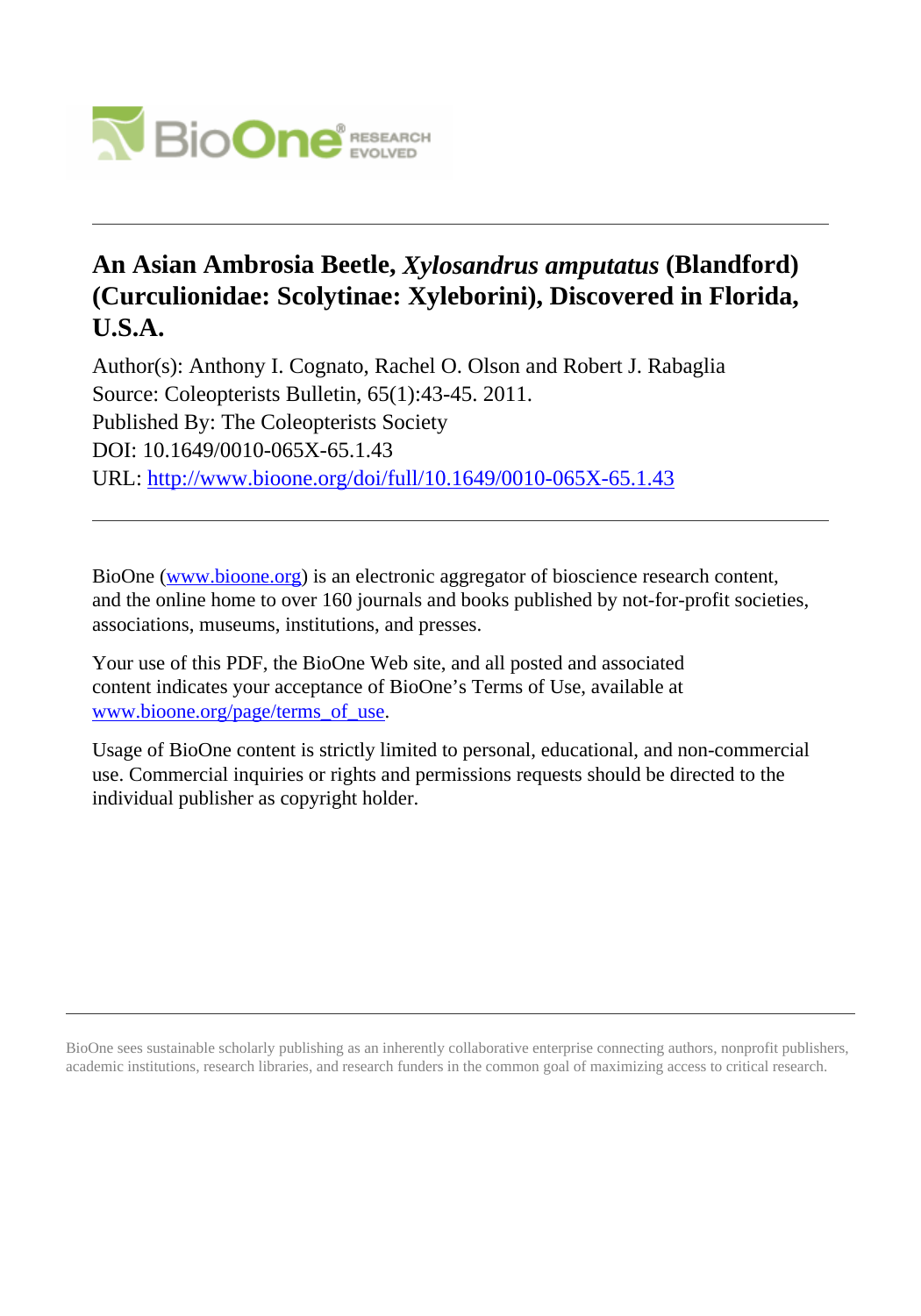## SCIENTIFIC NOTE

# AN ASIAN AMBROSIA BEETLE, XYLOSANDRUS AMPUTATUS (BLANDFORD) (CURCULIONIDAE: SCOLYTINAE: XYLEBORINI), DISCOVERED IN FLORIDA, U.S.A.

ANTHONY I. COGNATO, RACHEL O. OLSON Department of Entomology, Michigan State University 243 Natural Science East Lansing, MI 48824-1115, U.S.A. cognato@msu.edu

AND

ROBERT J. RABAGLIA USDA Forest Service, 1601 N. Kent St, RPC–7, Arlington, VA 22209, U.S.A. brabaglia@fs.fed.us

Scolytine bark and ambrosia beetles are ubiquitous inhabitants of world-wide forests and urban wildlands where they help decompose woody material (Wood 1982). They were the second most intercepted beetle family at US ports-of-entry during 1985–2000 (Haack 2001) and 58 non-native species have become established in the US in the past 32 years since Wood's (1977) initial list of introduced species; 22 of these are in the ambrosia beetle tribe Xyleborini (Wood 1982; Haack 2006; Rabaglia et al. 2006; Hoebeke and Rabaglia 2008; Rabaglia et al. 2009; Okins and Thomas 2010; Rabaglia et al. 2010). These established species generally have little impact on US forests, although the exceptions can be devastating to forest ecology. For example, Xyleborus glabratus Eichhoff is currently killing, through the transmission of a pathogenic fungus, thousands of redbay trees (Persea borbonia (L.) Spereng. [Lauraceae]) in the southeastern US and it threatens the avocado (Persea americana Mill.) industry in Florida and elsewhere as it spreads (Fraedrich et al. 2008). Hence, knowledge of the occurrence of these species within the US is needed to help address their potential effects on forest ecology and economy. Since 2001, the USDA Forest Service's Early Detection and Rapid Response (EDRR) project has surveyed urban and suburban forests for previously undetected non-native bark beetles (Scolytinae) (Rabaglia et al. 2008). These yearly surveys utilize funnel traps (Lindgren 1983) baited with a mixture of tree volatiles and beetle pheromones. Prior to the present publication, these surveys uncovered six bark and ambrosia beetles new to the US (Hoebeke and Acciavatti 2006; Rabaglia et al. 2006; Hoebeke and Rabaglia 2008; Rabaglia et al. 2010; LaBonte 2010).

In 2010, specimens of another non-native scolytine, Xylosandrus amputatus (Blandford) (Fig. 1A, B), were discovered for the first time in the continental US in three Florida counties separated by 200 km, by using ethanol (EtOH) and alpha-pinene+ethanol (APE)-baited 12-unit funnel traps (number of specimens collected follows lure designation): Alachua County, Gainesville, Waldo Road & NE 31st Avenue (N 29.6829°, W −82.2952°), 2 August (EtOH- 2, APE- 4), 17 August (EtOH- 2, APE- 0); Duval County, Jacksonville, AFSO St Johns River Power Park in mixed Quercus/Pinus habitat (N 30.422°, W 81.504°), 14 July (EtOH- 1, APE- 0); Orange County, Wekiwa Springs State Park in Quercus/Pinus habitat (N 28.718°, W 81.479°), 18 May (EtOH- 1, APE- 2), 1 June (EtOH- 2, APE- 2), 18 June (EtOH- 8, APE- 6), 2 July (EtOH- 0, APE - 0), 13 July (EtOH- 3, APE -1), 29 July (EtOH- 3, APE- 0), 31 August(APE- 8), 21 September (APE- 4); and Orange Co., Orlando, Moss Park, (N 28.37970°,W 81.19303°), 25 June (EtOH- 1) (Cooperative Agricultural Pest Survey). Voucher



Fig. 1. Xylosandrus amputatus, habitus. A) Lateral view, ∼2.8 mm from the apex of the pronotum to the base of the elytral declivity, B) Elytral declivity, oblique view.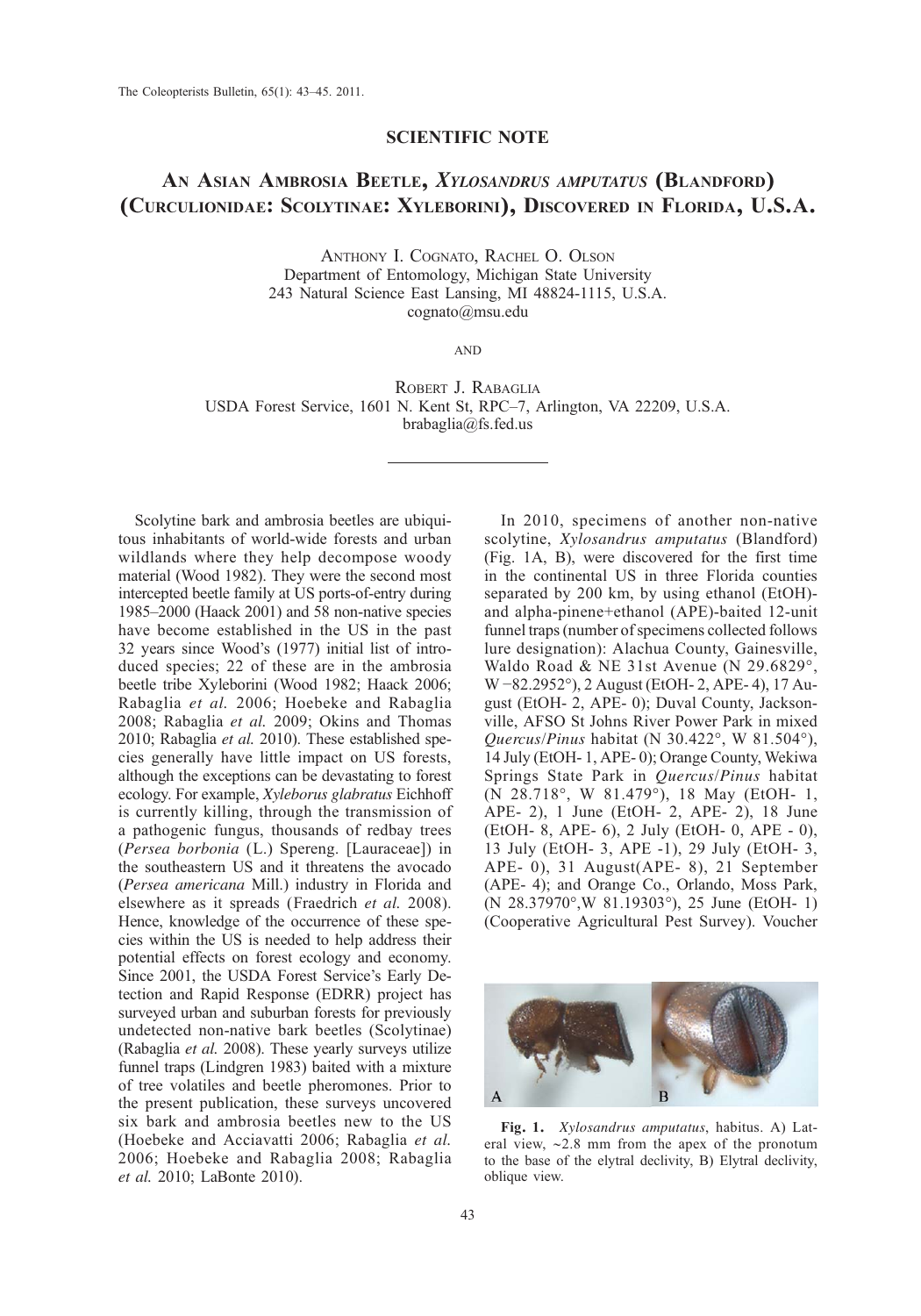specimens were deposited in the A. J. Cook Arthropod Research Collection, Michigan State University, East Lansing, Michigan, Florida State Collection of Arthropods, Gainesville, Florida, and the US National Museum, Washington D. C.

Given that specimens were collected at four locations throughout the summer, we believe that X. amputatus has established a breeding population in Florida. Potentially, this is a recent introduction because 2007 and 2008 EDRR surveys in similar habitat located in the same and several other Florida counties did not find X. amputatus. In addition, we sequenced 658 nucleotides of the 5′ portion of mitochondrial cytochrome oxidase I for 11 individuals from Orange Co., one from Duval Co., and six from Alachua Co. following the methods of Dole et al. (2010). One haplotype was found for all individuals (Genbank # HQ317870). Multiple haplotypes are typically observed for xyleborine species collected from native populations (Dole et al. 2010; Cognato et al. 2011). Thus, the lack of haplotypic variation suggests that the occurrence of X. amputatus in Florida was due to a single and likely small introduction.

Xylosandrus amputatus is a native of China, Japan, Korea, and Taiwan where specimens have been collected from several families of tree including Anacardiaceae, Ebenaceae, Geraniaceae, Lauraceae, Moraceae, Rhamnaceae, Sapindaceae, Styracaceae, and Theaceae (Beaver 2010; Dole and Cognato 2010; Murayama 1934, 1952, 1953; Yin et al. 1984). Species of these families occur in Florida (flame.fl-dof.com/apps/trees.php) and given the published host records, X. amputatus will likely use numerous angiosperm species as hosts. Hostuse is currently unknown at the Florida locations, but *X. amputatus* specimens from Alachua Co. were caught with the Celtis (Cannabaceae, Judd et al. 2008)-feeding scolytines Chramesus chapuisi LeConte and Scolytus muticus Say.

Dole and Cognato (2010) revised the world species of Xylosandrus Reitter and provided an identification key. Xylosandrus amputatus closely resembles and is phylogenetically related to Xylosandrus mancus (Blandford), a species native to the Afrotropics and Oriental regions. Straight rows of relatively small strial punctures on the declivity distinguish X. amputatus from X. mancus. A nearly complete carinate declivital margin (Fig. 1B) distinguishes X. amputatus from the other Xylosandrus species occurring in the US.

#### **ACKNOWLEDGMENTS**

We thank Roger Beaver for providing the host references, P. Lammardo, C. Moncrief, B. Saunders, and M. Weiss for the collection of Florida specimens, and Katherine Okins for the CAPS record. Nick Brac and Liu Yang helped sort the bulk Florida Lindgren trap samples. The USDA-FS EDRR program funded this study (# 07-DG-11420004-182 to AIC).

## REFERENCES CITED

- Beaver, R. A. 2010. A review of the genus Hadrodemius Wood, with new synonymy and a key to species (Coleoptera: Curculionidae: Scolytinae). Zootaxa 2444: 51–57.
- Cognato, A. I., J. Hulcr, S. A. Dole, and B. H. Jordal. 2011. Phylogeny of haplo-diploid, fungus growing ambrosia beetles (Curculionidae: Scolytinae: Xyleborini) inferred from molecular and morphological data. Zoologica Scripta in press.
- Dole, S. A., and A. I. Cognato. 2010. Monographic revision of Xylosandrus Reitter (Coleoptera: Curculionidae: Scolytinae). Proceedings of the California Academy of Sciences 61: 451–545.
- Dole, S. A., B. H. Jordal, and A. I. Cognato. 2010. Polyphyly of Xylosandrus Reitter inferred from nuclear and mitochondrial genes. Molecular Phylogenetics and Evolution 53: 773–782.
- Fraedrich, S. W., T. C. Harrington, R. J. Rabaglia, M. D. Ulyshen, A. E. Mayfield III, J. L. Hanula, J. M. Eickwort, and D. R. Miller. 2008. A fungal symbiont of the redbay ambrosia beetle causes a lethal wilt in redbay and other Lauraceae in the southeastern United States. Plant Disease 92: 215–224.
- Haack, R. A. 2001. Intercepted Scolytidae (Coleoptera) at U.S. ports of entry: 1985–2000. Integrated Pest Management Review 6: 253–282.
- Haack, R. A. 2006. Exotic bark- and wood-boring Coleoptera in the United States: recent establishments and interceptions. Canadian Journal of Forest Research 36: 269–288.
- Hoebeke, E. R., and R. Acciavatti. 2006. Hylurgops palliatus (Gyllenhal) (Coleoptera: Curculionidae: Scolytinae), a Eurasian bark beetle new to North America. Proceedings of Entomological Society of Washington 108: 267–273.
- Hoebeke, E. R., and R. J. Rabaglia. 2008. Xyleborus seriatus Blandford (Coleoptera: Curculionidae: Scolytinae), an Asian ambrosia beetle new to North America. Proceedings of Entomological Society of Washington 110: 470–476.
- Judd, W. S., Campbell, C. S., Kellogg, E. A., Stevens, P. F., and M. J. Donoghue. 2008. Plant Systematics: A Phylogenetic Approach. Sinauer Associates, Inc., Sunderland, MA.
- LaBonte, J. R. 2010. The banded elm bark beetle, Scolytus schevyrewi Semenov (Coleoptera: Curculionidae: Scolytinae) in North America: a taxonomic review and modifications to the Wood (1982) key to the species of Scolytus Geoffroy in North and Central America. Zookeys 56: 207–218.
- Lindgren, B. S. 1983. A multiple funnel trap for scolytid beetles (Coleoptera). Canadian Entomologist 115: 299–302.